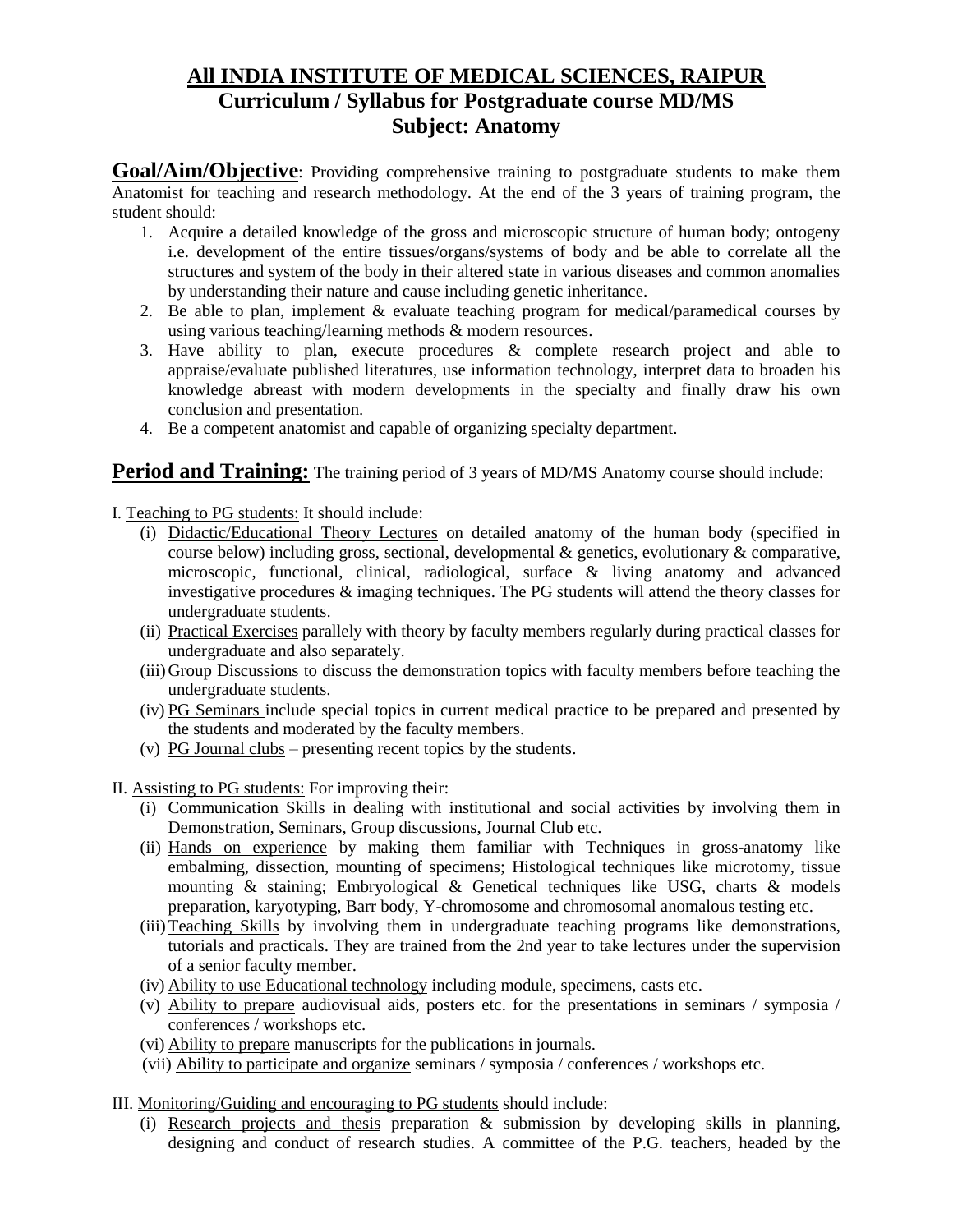Chairman should monitor the postgraduate teaching and research program. This committee should meet at least once in every three months to consider the performance of the P.G. Students. The cases of non-performing students (if any) shall be reported to the Dean, Faculty of Medicine by the Chairman on the recommendation of the committee. Each P.G. Student/Junior Resident should be allotted a PG teacher, within three months of his/her joining the department by the Chairman, committee of the P.G. teachers of the department. Then under the guidance of that PG teacher, the proposed 'Topic and Synopsis' of the thesis should be drafted & submitted by the student to the Chairman within one month for consideration and approval in the meeting of the Committee of the PG Teachers and Ethics committee of the institute if formed. Every student should be allotted a topic of research under a supervisor / recognized postgraduate teachers and if necessary also a Co-supervisor from the department or from another medical faculty. The student should carry out the experiments, analyse the observations and reach the scientific conclusions. The research work should be written and submitted in the form of a thesis containing a discussion and critical analysis of relevant published research literatures, six month before commencement of theory examination.

- (ii) The PG students should be encouraged  $\&$  allowed to participate in the teaching  $\&$  training programs for undergraduate students, by attending lectures & practicals by faculty members. They should develop skills in using educational methods and techniques as applicable to teaching to medical students. The PG students may be given practical/demonstration classes (like osteology, radiology, surface anatomy) for undergraduate students
- (iii)The PG students should actively participate in the P.G. Seminar. The topics of seminar should cover sub-divisions of Anatomy like grossanatomy, neuroanatomy, developmental anatomy, molecular biology & genetics, microanatomy, clinical anatomy, surface anatomy, radiological anatomy etc.
- (iv) The PG students should actively participate in Journal Club through their training period. Selected published research papers based on gross, microscopic, developmental and clinical anatomy should be entertained from the following journals.
	- 1. Journal of Anatomy
	- 2. Clinical Anatomy
	- 3. Journal of the Anatomical Society of India
	- 4. Surgical and Radiologic Anatomy
- (v) Internal Assessment: There should be regular internal assessment of P.G. students by involving them in (1) Taking viva on the dissection work by the  $1<sup>st</sup>$  year MBBS students (2) Evaluation of Gross Anatomy and Histology practical drawing books/Manuals of MBBS/Nursing students and (3) Demonstration from  $1<sup>st</sup>$  year and Lectures from  $2<sup>nd</sup>$  year to the  $1<sup>st</sup>$  year MBBS students on all aspects of anatomy like gross, development, microanatomy clinical, radiological, surface & living anatomy as well as various laboratory teaching.

#### IV. Evaluating to PG students: (Periodic tests)

Regular internal evaluation of PG students should be done in the form of written & oral examination including theory & practicals in each semester (completion of each year) and graded as follows:

A (>80%), B (70-79%), C (60-69%), D (50-59%), E (40-49%), F (<40%)

Each student should be given a formal feedback on his/her weak points in teaching/training programs and how to overcome his/her deficiencies.

## **Course content to study**

#### **1. GROSS ANATOMY:** (Theory and practical)

#### Theory should include:

- 1. **General anatomy:** Introduction and history of anatomy, nomenclature/terminology, skin, fasciae and modifications, skeleton, joint, muscle, CVS & lymphatic system, nervous system, respiratory & digestive system, urogenital system.
- 2. **Upper limb:** Introduction, pectoral region and breast**,** pectoral muscles, clavipectoral fascia, axilla, brachial plexus**,** cutaneous nerves of back, trapezius, latissimus dorsi**,** veins and lymphatic drainage of upper limb**,** cutaneous nerves and dermatomes of upper limb**,** scapular region and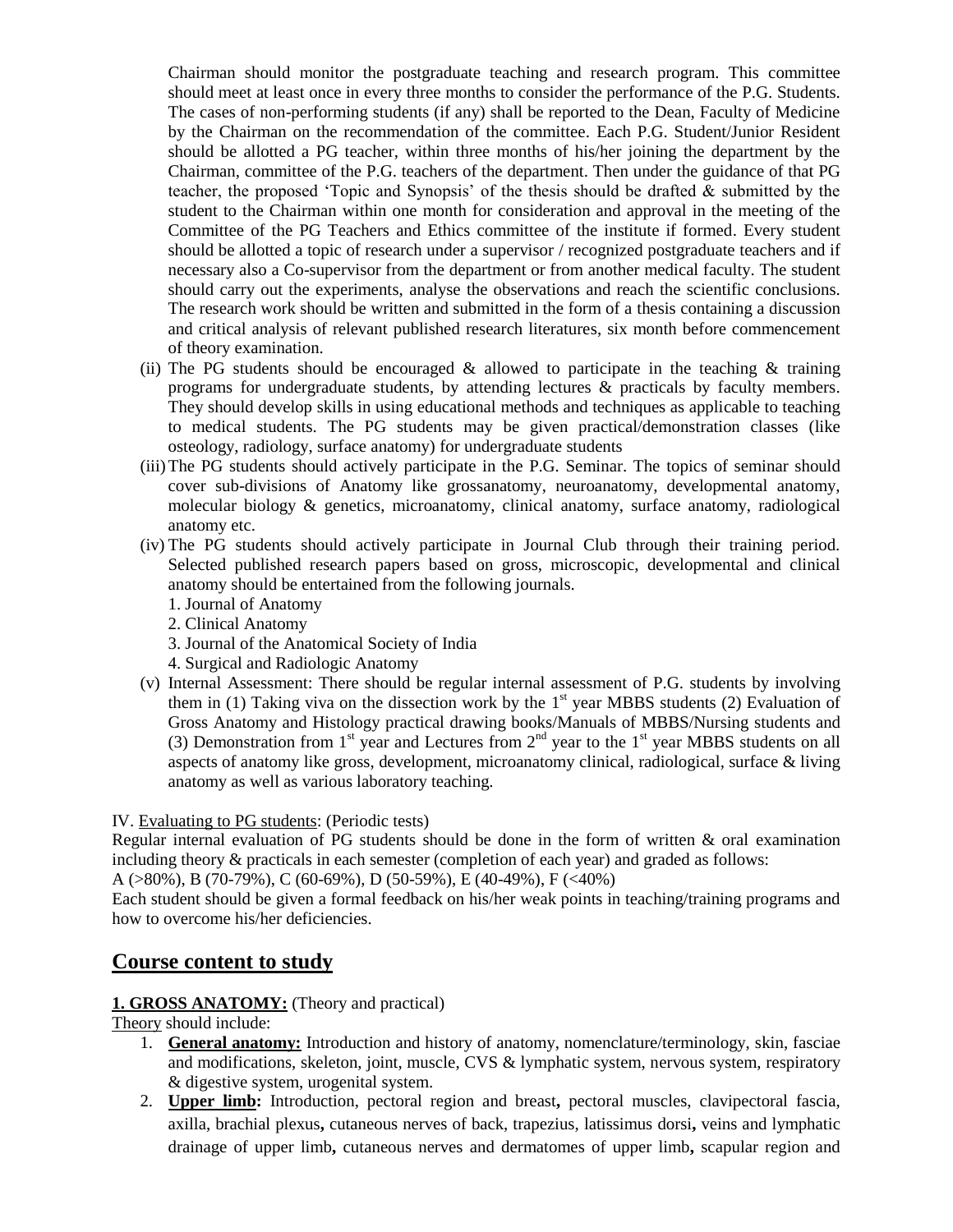intermuscular spaces**,** shoulder joint**,** front of arm (muscles, vessels, nerves), cubital fossa**,** back of arm and radial nerve, front of forearm (muscles, vessels, nerves)**,** palm (superficial muscles, vessels, nerves, deep muscles, vessels, nerves)**,** back of forearm and hand**,** joints of UL (elbow joint to interphalangeal joints). Osteology: Clavicle, scapula, humerus, radius, ulna, articulated hand. Surface anatomy of UL. Radiology of UL.

- 3. **Head & Neck:** Scalp and temple, face, lacrimal apparatus, superficial & deep cervical fascia, posterior triangle of neck, sternocleidomastoid muscle, back of neck, muscles, suboccipital triangle, anterior triangle of neck, median region, submental  $\&$  digastric triangle, carotid  $\&$ muscular triangles, cranial cavity, meninges, dural folds, cavernous sinus, pituitary gland, trigeminal ganglion and meningeal vessels, thyroid & parathyroid glands, trachea, esophagus, brachiocephalic & subclavian vessels, carotid arteries, jugular veins, nerves of the neck, glossopharyngeal, vagus, accessory and hypoglossal, sympathetic trunk, cervical plexus, scalene muscles, prevertebral muscles, vertebral vessels, lymph vessels & nodes of H & N, submandibular region, suprahyoid muscles, orbit (structures in orbit, muscles, vessels & nerves), parotid gland, temporal fascia, muscles of mastication, maxillary vessels, TM joint, mandibular nerve, otic ganglion, pharynx (mouth, pharyngeal wall, constrictor muscles, interior of pharynx, tonsils, soft palate, auditory tube), nose (cavity, septum  $\&$  lateral wall), pterygopalatine fossa  $\&$ ganglion, paranasal sinuses, larynx (structure, cartilages, interior, muscles, vessels & nerves), tongue, ear (external, middle & internal), eyeball, joints of H & N. Osteology: Skull anatomical position, norma verticalis and occipitalis, norma frontalis, norma lateralis, norma basalis, interior of skull and cranial fossae, mandible, cervical vertebrae. Surface anatomy of Head & Neck, Radiology of Head & Neck.
- 4. **Neuroanatomy / Brain and spinal cord:** Introduction & parts of nervous system, spinal cord, meninges, arteries & veins, contents of vertebral canal, meninges and CSF, base of the brain, interpeduncular fossa, superficial attachments of cranial nerves, vessels of brain, medulla oblongata, pons, cerebellum, cerebellar peduncles, 4<sup>th</sup> ventricle, midbrain, cerebrum, white matter of cerebrum, internal capsule, third ventricle, lateral ventricle, diencephalon, basal nuclei, limbic system, reticular formation, neural pathways.
- **5. Thorax:** Introduction of thorax, inlet, outlet, landmarks, thoracic wall, intercostal muscles, nerves and vessels, internal thoracic artery, azygos vein, thoracic sympathetic trunk, mediastinum, pleura, lungs, bronchopulmonary segments, pericardium, external features of heart, coronary arteries, veins & nerves of heart, cardiac plexuses, right atrium and ventricle, left atrium and ventricle, ascending aorta, arch of aorta, descending aorta, conducting system of heart, pulmonary trunk, thoracic part of trachea, esophagus and thoracic duct. right lymphatic duct, joints of thorax and respiratory movements. Osteology: Sternum, ribs, vertebral column and thoracic vertebrae. Surface anatomy of thorax. Radiology of thorax.
- 6. **Abdomen:** Introduction, anterior abdominal wall, cutaneous nerves, vessels, lymphatics, muscles of anterior abdominal wall, rectus sheath, Inguinal canal, spermatic cord, hernia, male external genitalia, scrotum, testis, epididymis, penis, nine regions of abdomen, peritoneum (lesser & greater sac, vertical & transverse disposition, mesenteries, fossae), spleen, coeliac trunk, stomach, differences between small & large intestine, duodenum, jejunum, ileum, large intestine, caecum, appendix, ascending, transverse, descending, sigmoid colon, mesenteric vessels, portal vein, portocaval anastomoses, pancreas, liver, extra hepatic biliary apparatus, autonomic nervous system, coeliac plexus, suprarenal gland and chromaffin system, kidney and ureter, diaphragm, abdominal aorta, IVC, lymph nodes of posterior abdominal wall, cistern chili, muscles, fascia, nerves of posterior abdominal wall, lumbar plexus, lumbar arteries & veins, lesser pelvis, position of pelvic viscera & pelvic peritoneum, perineum, female external genital organ, anal region & ischiorectal fossa, urogenital region, superficial & deep perineal spaces, lymph vessels of perineum, ovaries, uterine tubes, uterus & vagina, urinary bladder, male and female urethra, prostate, ductus deferens, seminal vesicle  $\&$  ejaculatory duct, rectum and anal canal, vessels, lymph nodes & nerves of pelvis, pelvic fascia and muscles, joints of pelvis. Osteology: Lumbar vertebrae, sacrum, pelvis, pelvimetry. Surface anatomy of abdomen Radiology of Abdomen.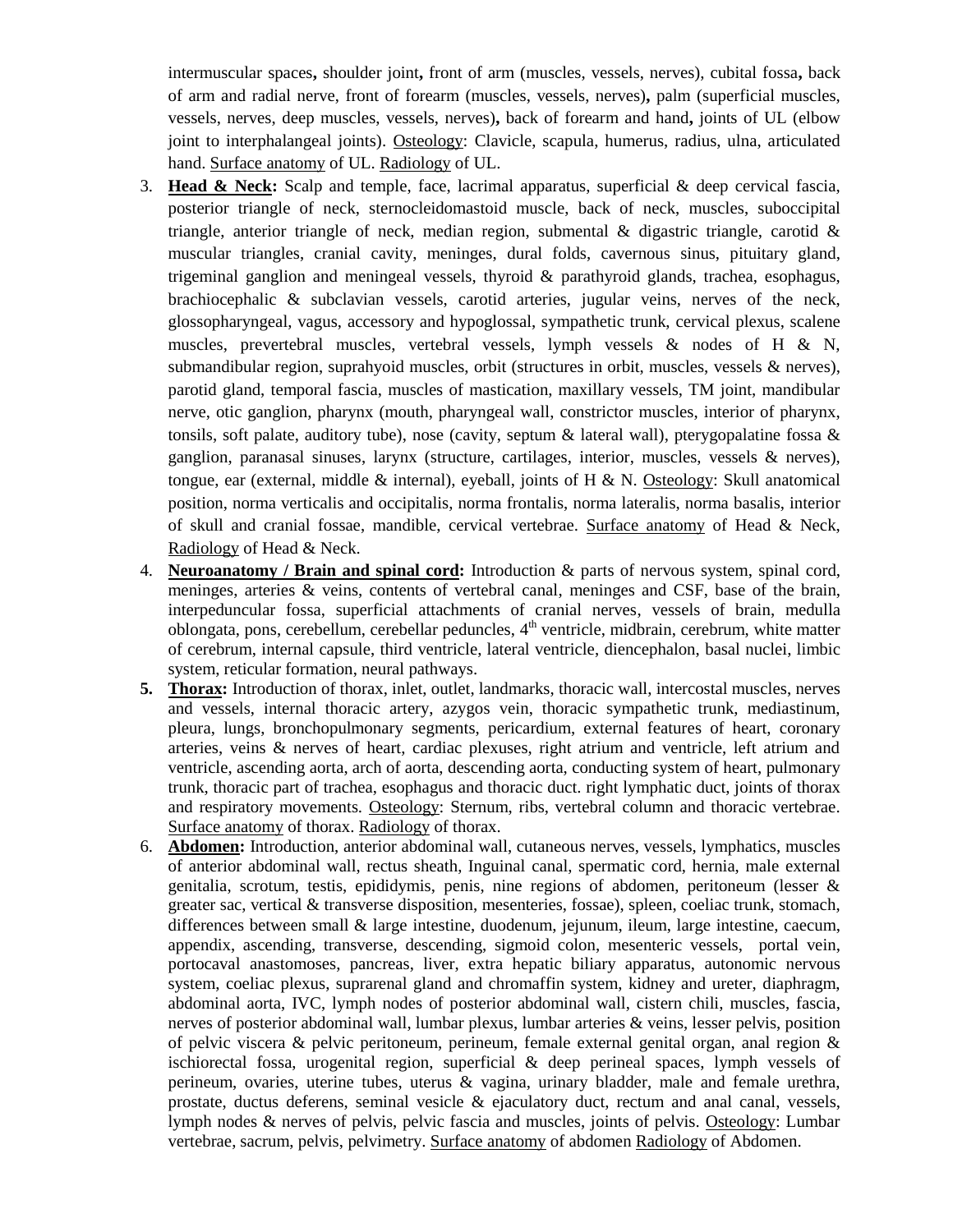**7. Lower limb:** Introduction, front of thigh, fasciae, great saphenous vein, cutaneous nerves**,**  femoral triangle, sheath, canal & hernia, femoral vessels & nerve**,** adductor canal, iliotibial tract, intermuscular septa, muscles of front of thigh, adductor compartment of thigh, muscles, vessels and nerves**,** gluteal region (fasciae, cutaneous nerves, gluteus maximus & structures deep to it, sciatic foramina, nerves, vessels, gluteus medius & minimus, small muscles on the back of hip joint), popliteal fossa**,** back of thigh, muscles, nerves, vessels**,** hip joint**,** front of leg & dorsum of foot, muscles, vessels & nerves, lateral & medial sides of leg, muscles, vessels & nerves, back of leg, muscles, vessels & nerves, venous & lymphatic drainage of lower limb**,** sole of foot (fasciae, 1<sup>st</sup> to 6<sup>th</sup> layers), knee joint, tibiofibular joints, ankle joint & joints of foot, arches of foot. Osteology: Hip bone, femur, tibia**,** fibula**,** articulated foot**.** Surface anatomy of lower limb**.** Radiology of lower limb.

**Practicals** should include:

- 1. Dissection of entire body, study of osteology, viscera, models, charts, specimens etc.
- 2. Neuroanatomy, brain and spinal cord sections.
- 3. Anatomical techniques: Embalming -normal for teaching and soft for cadaveric workshops, fixation and preservation of dead bodies, preparation of museum specimens, bones, casts etc.
- 4. Plastination.
- 5. Surface anatomy.
- 6. Interpretation of the normal plain & special X-rays of whole body, Computerized Tomography (CT) Scan, Sonogram, MRI etc. and correlation with the sectional anatomy of the body.
- 7. Rotation in related departments (like Radiology, Medicine, Surgery, O&G, CFM, Forensic etc) for depth knowledge in clinical anatomy

### **2. MICROANATOMY / CYTOHISTOLOGY:**

**Theory** should cover:

Study of general and systemic microanatomy light and electron microscopic detailed structure of cell and its components, tissues, organs & systems of body and structural basis of function, general principles of light & other microscopes and principles of basic histological and cytological techniques.

**Practicals** should include:

- 1. Light & electron microscopy and its applications; identification of normal and abnormal organelles in electron micrographs.
- 2. Tissue processing, microtomy, routine & special staining, H and E staining, Trichrom staining, special staining for nervous system like Nissl staining, Golgi Staining, Silver staining etc. identification of artifacts and three-dimensional interpretation.
- 3. Common techniques employed in cellular immunology and histocompatibility testing, histochemistry, immunocytochemistry.
- 4. Barr body / Sex chromatin and Y chromosome testing.
- 5. Study of the Weigert-Pal technique stained human brain tissue slides.
- 6. Cross sections of chick and pig embryo slides.

#### **3. DEVELOPMENTAL ANATOMY / EMBRYOLOGY:**

**Theory** should include: Study of Introduction of developmental anatomy, embryology and postnatal development, general embryology covering gametogenesis, ovarian follicles, ovulation, corpus luteum, menstrual cycle, contraceptive methods, fertilisation & early development of zygote, primary & secondary mesoderm, notochord, neurulation, foldings of embryo, deciduas, implantation, placenta, abnormal placenta, umbilical cord, amniotic fluid, twins & multiple pregnancies and systemic embryology covering development of skin & appendages, mammary gland, limbs, musculoskeletal system, pharyngeal apparatus, clefts & pouches, thyroid, face, palate, digestive system, cardiovascular system, respiratory system, body cavity & diaphragm, urinary system, male & female gonads, genital duct system & external genitalia, suprarenal, nervous system, various anomalies or congenital malformations with their developmental & physiological correlation.

**Practicals** should include: Study and preparation of Charts/Models/Specimens of human development & congenital malformations.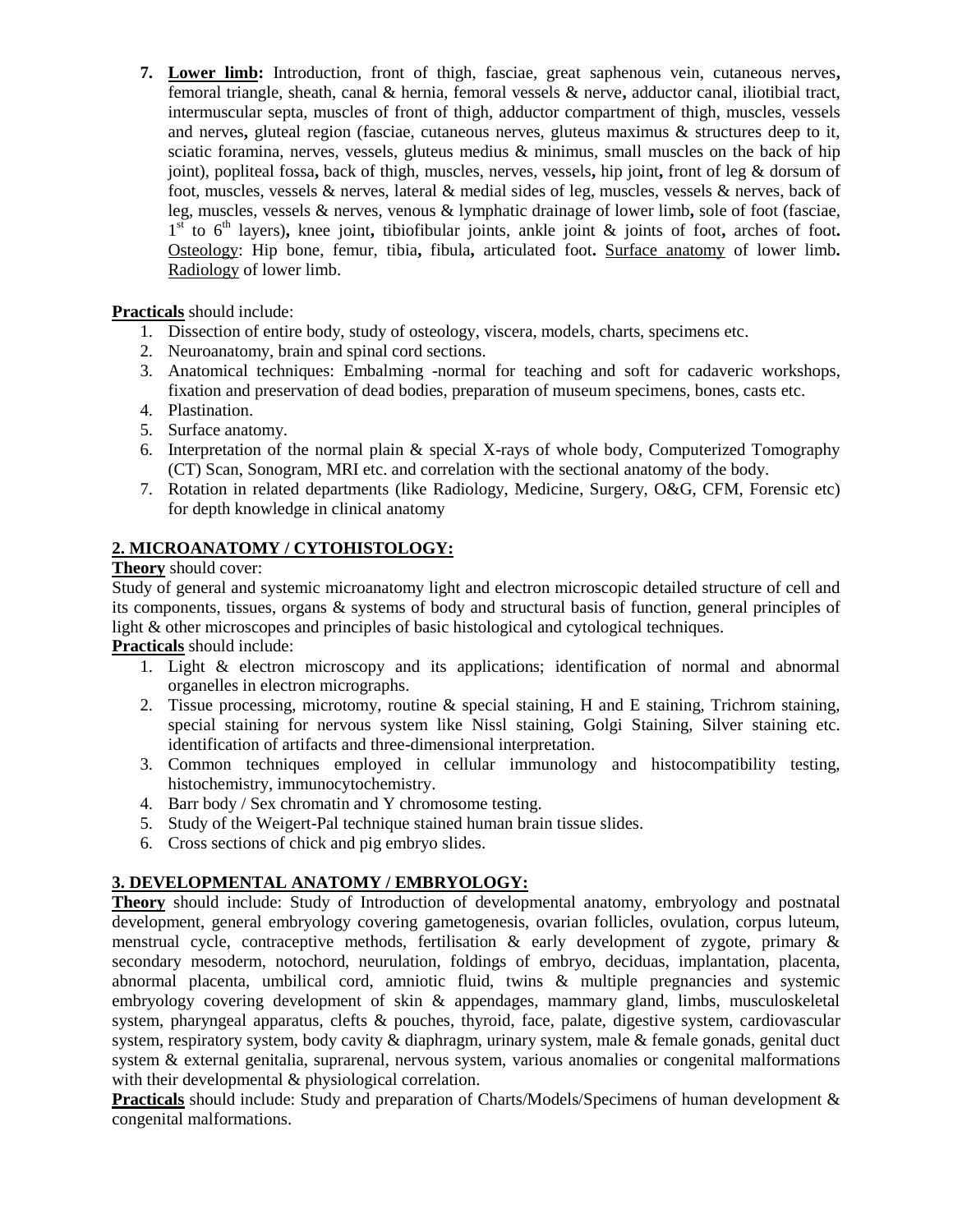**GENETICS** should cover: Introduction, Mendel's law, normal chromosomes: classification, sex chromatin, Lyon's hypothesis, banding techniques; abnormal chromosomes: structural and numerical anomalies, important syndromes, mosaicism, chromosomal aberrations, molecular genetics: Genes, DNA, RNA, nucleic acids, genetic code, replication, protein synthesis and its control, transcription, translation, mutations, mode of inheritance: genotype, phenotype, pedigree chart, autosomal dominant and recessive, sex linked inheritance, co-dominant and intermediate inheritance, pleiotropy, polygenic inheritance, genome imprinting, cancer genetics, pharmacogenetics, reproduction genetics, male & female infertility, assisted reproduction, preimplant genetics, prenatal diagnosis, biochemical genetics (inborn error of metabolism, hemoglobinopathies), immunogenetics (transplantation, blood groups, Rh-incompatibility), genetic counseling (dermatoglyphics, pre-natal diagnosis). Teratogens, genetic mutations; environmental hazards and postnatal growth & development.

**4. EVOLUTION** theories, erect posture, evolution of man (cercopithecus, ramapithecus, astralopithecus, Neanderthal man), limb, teeth, speech, auditory apparatus.

**5. COMPARATIVE ANATOMY & ANTHROPOLOGY** Classification of animal kingdom, comparison of skull, girdle, limbs, respiratory system, CVS, GIT, excretory, reproductive system, CNS, special senses.

**6. APPLIED ANATOMYAND RECENT ADVANCES** should cover applications of detailed knowledge of anatomy of the human body to comprehend deviations from normal and application of recent advances in medical sciences to solve clinical problems.

**7. MODERN TREND, ADVANCES AND INVESTIGATIVE PROCEDURES** Anatomical basis of imaging techniques (CT, MRI, USG), teaching techniques (projection, endoscopy, video, computer), investigative procedures in infertility, assisted reproductive techniques (ART), angiography, stem cell banking, skin banking, embalming techniques, body-donation & organ transplantation, coronary artery bypass graft (CABG) etc.

#### **Final preparation of Examination**:

Completion and submission of dissertation

Completion of Journals / Manuals / Log-book

PG discussion and viva

Window dissection- Infra temporal fossa, orbit, relations of hyoglossus muscle, submandibular region, carotid triangle, posterior triangle, suboccipital triangle, stellate ganglion, brachial plexus, cubital fossa, arteries and nerves in hand, femoral triangle, inguinal canal, popliteal fossa,  $2<sup>nd</sup>$  muscle layer of foot, branches of superior mesenteric artery etc.

Histology- preparation and identification of slides

Embryology- study of models and charts

Genetics- karyotyping and study of chromosomes in various anomalies

Surface anatomy- on cadaver and living

Radiology- study of plain and special radiography, USG, CT scan and MRI

## **Examination pattern/scheme** should include:

**Thesis evaluation** Thesis should be sent to external examiners for evaluation and satisfactory result from them should be mandatory and declared before the final University Examination.

**Theory Examination** should consist of four papers on the following major aspects:

Paper I: Gross anatomy including neuroanatomy. Sectional, functional and radiological anatomy.

Paper II: Microanatomy. Histocytological techniques, Anatomical techniques (Embalming, museum specimens, plastination etc) and advanced investigative procedures  $\&$  imaging techniques.

Paper III: Developmental Anatomy, Genetics, evolutionary & comparative anatomy.

Paper IV: Applied/Clinical Anatomy and recent advances.